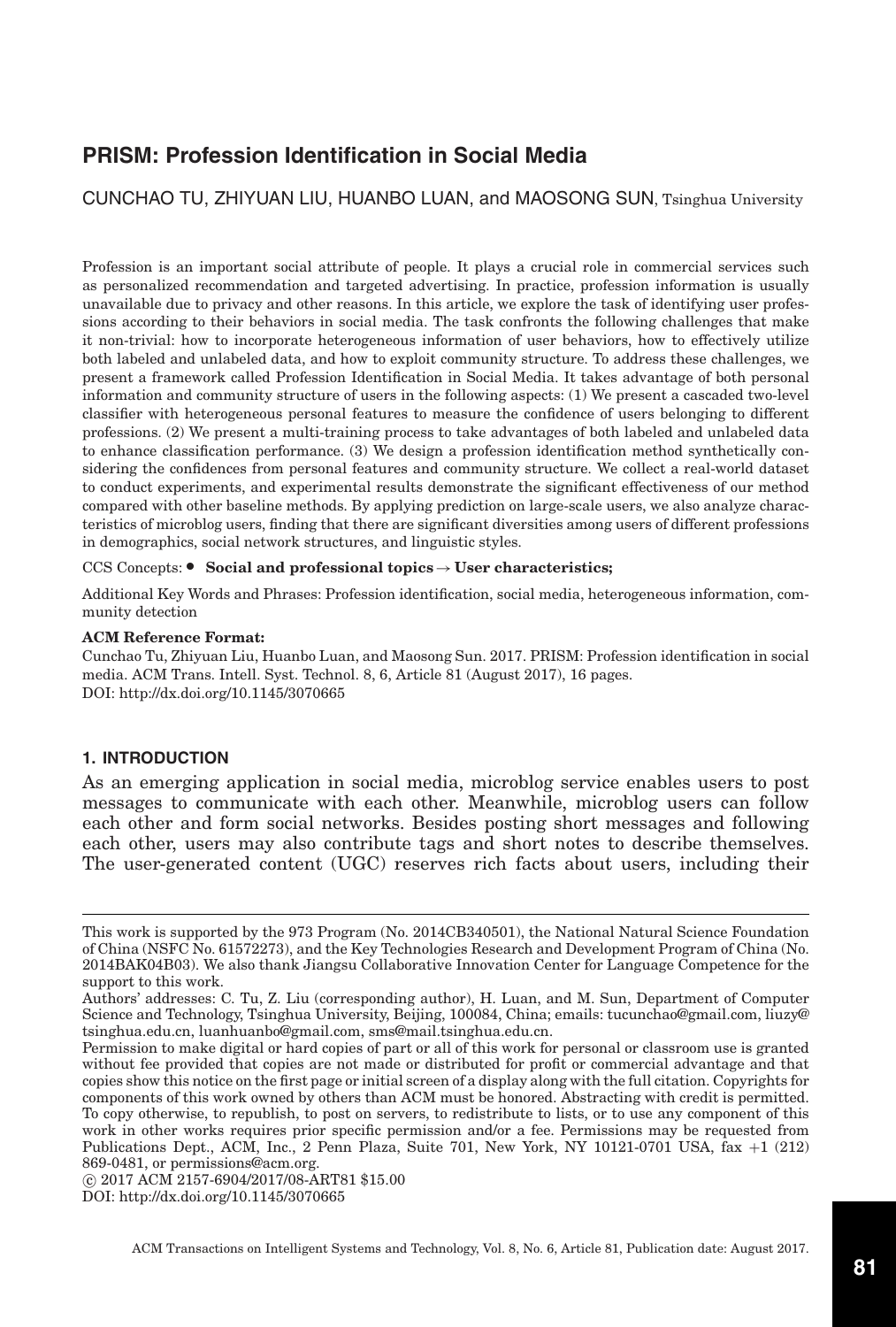

Fig. 1. The framework of PRISM.

personality traits and social attributes. Many aspects and attributes of users have been investigated based on social media data, from simple attributes such as gender and age [Burger et al. [2011\]](#page-14-0) to more complicated ones such as personality [Schwartz et al. [2013\]](#page-15-0), happiness [Dodds et al. [2011\]](#page-14-1), and political polarity [Rao et al. [2010\]](#page-15-1). To the best of our knowledge, professions have been less investigated as a subject of prediction in social media.

According to Wikipedia,<sup>[1](#page-1-0)</sup> profession is a vocation founded on specialized educational training and aims to supply service to others. It is also a critical social attribute of people. Sociologists have been fascinated with user professions for a long time. It is a crucial factor for many social processes and dynamics, such as social organization, social control and cohesion, differentiation and inequality, power and influence, and self- and social identity [Volti [2011\]](#page-15-2). With the development of social media, profession has become an important research subject of modern sociology. Besides benefiting research in sociology, user professions also make great contributions to commercial services such as personalized recommendations and targeted advertising. Professions of most users in social media, however, are implicit or regarded as a privacy issue. Hence, it will be beneficial for both academia and industry to effectively predict user professions based on large-scale social media data. To the best of our knowledge, user profession has been less investigated as a subject for prediction in social media. This task is the focus of this article.

The profession of a user is an essential part of human life. It may be explicitly or implicitly expressed in user-generated content in social media. Hence, user professions can be identified according to user-generated content. In this article, we take microblogs as the representative social media and explore the method of identifying user professions from microblog data.

In the context of microblog services, user professions are reflected in the following two aspects:

<span id="page-1-0"></span>[<sup>1</sup>https://en.wikipedia.org/wiki/Profession/.](https://en.wikipedia.org/wiki/Profession/)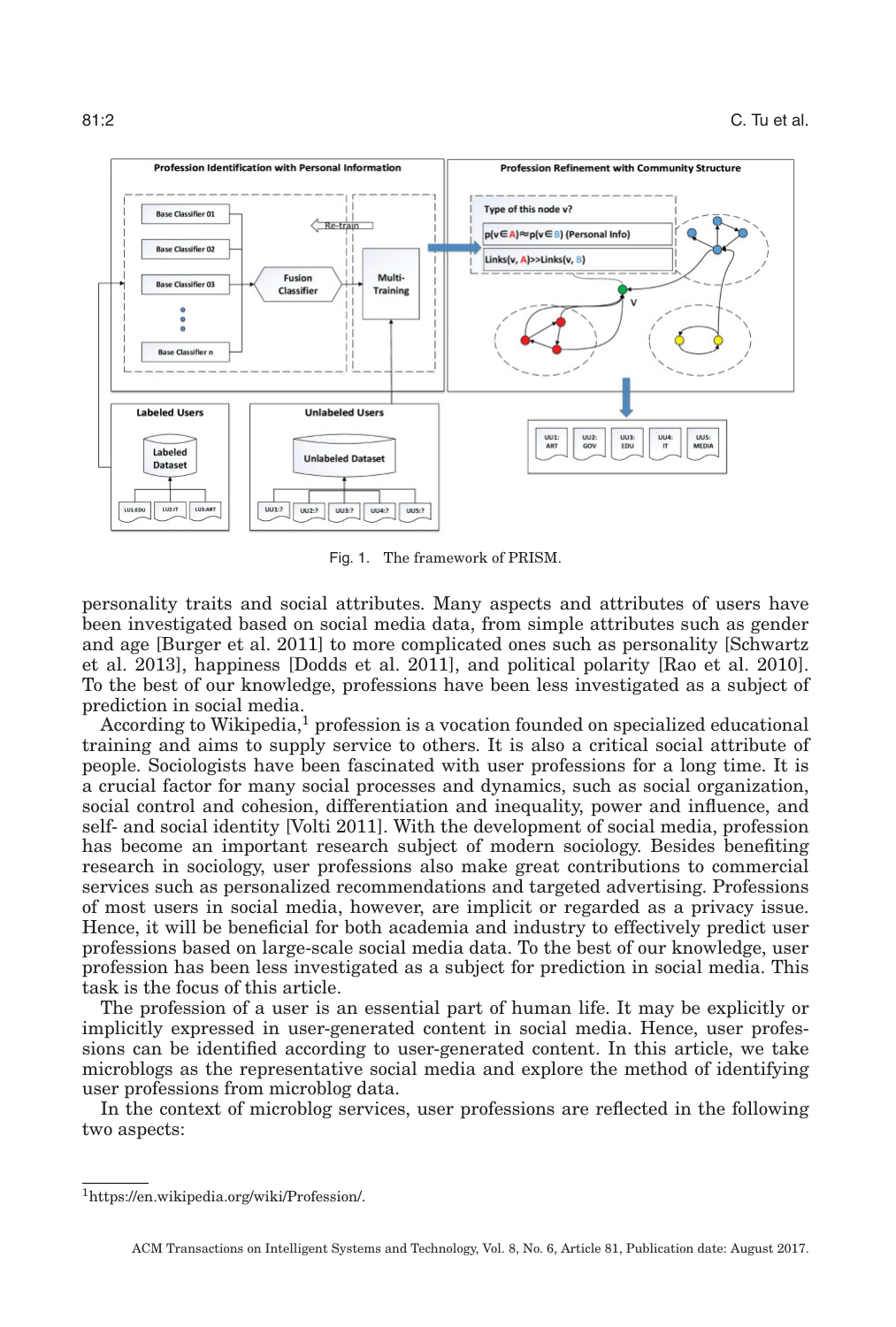PRISM: Profession Identification in Social Media 81:3

- (1) *Personal Information*. Microblog users provide self-descriptions and user tags and constantly post short messages. The user-generated content forms the personal information and can provide rich clues about user professions.
- (2) *Network Information*. A user usually follows others to get the information he/she is interested in. The following behaviors form social networks of microblog users. In our dataset, we group users of the same profession into profession communities, which exhibit a relatively high modularity [Newman [2006\]](#page-15-3) score of 0.25. This indicates strong correlations between professions and network structure and also confirms the homophily theory in sociology [McPherson et al. [2001\]](#page-15-4) whereby similar users tend to form social ties.

There are several challenges making profession identification non-trivial:

- (1) User-generated personal information is heterogeneous. How can we integrate this information together for identification?
- (2) There are much more unlabeled users compared with those users labeled with professions. How can we effectively utilize both labeled and unlabeled data for identification?
- (3) Social networks also provide strong hints for user professions. How can we take advantages of community structure and further incorporate personal information together for identification?

To address these challenges, we propose an efficient framework called **PR**ofession **I**dentification in **S**ocial **M**edia (PRISM). As shown in Figure 1, PRISM takes advantage of both personal features and community structure for user profession identification in social media.

First, for heterogeneous personal information, we present a *cascaded two-level* classifier to measure the confidence of users belonging to different professions. In the first level, we extensively extract features from different personal information sources and build separate base classifiers for each source. Afterwards, a second-level classifier integrates the classification votes and makes a final decision. Then, we further present a *multi-training* process, following the idea of co-training, to take advantage of both labeled and unlabeled users to improve classifier performance. Finally, we propose a profession identification method synthetically considering the confidence from personal features and community structure.

In the experiments, we collect more than 60,000 manually annotated microblog users from Sina Weibo [\(http://weibo.com\)](http://weibo.com), the largest microblog service in China, as our dataset. According to characteristics of microblog users, we select 14 representative professions for study, such as "art," "government," "sports," "IT," and so on. The experimental results on our dataset show that our method achieves the accuracy of 84.92%, which outperforms all other baseline methods significantly. Using this classifier, we further explore the differences on user statistics, social networks, and linguistic styles with respect to various professions.

In conclusion, our major contributions are as follows:

- (1) We present three common challenges of user profiling in real-world microblog scenarios for the first time.
- (2) We propose three well-focused solutions and integrate them into a unified framework to address the challenges, while most existing methods bypass them by simplifying data rather than overcoming them.
- (3) We conduct profession identification experiments on a real-world dataset to verify the effectiveness of PRISM. The experimental results demonstrate that our model significantly outperforms other baseline methods. It indicates the effectiveness of PRISM on integrating heterogenous information of social media users.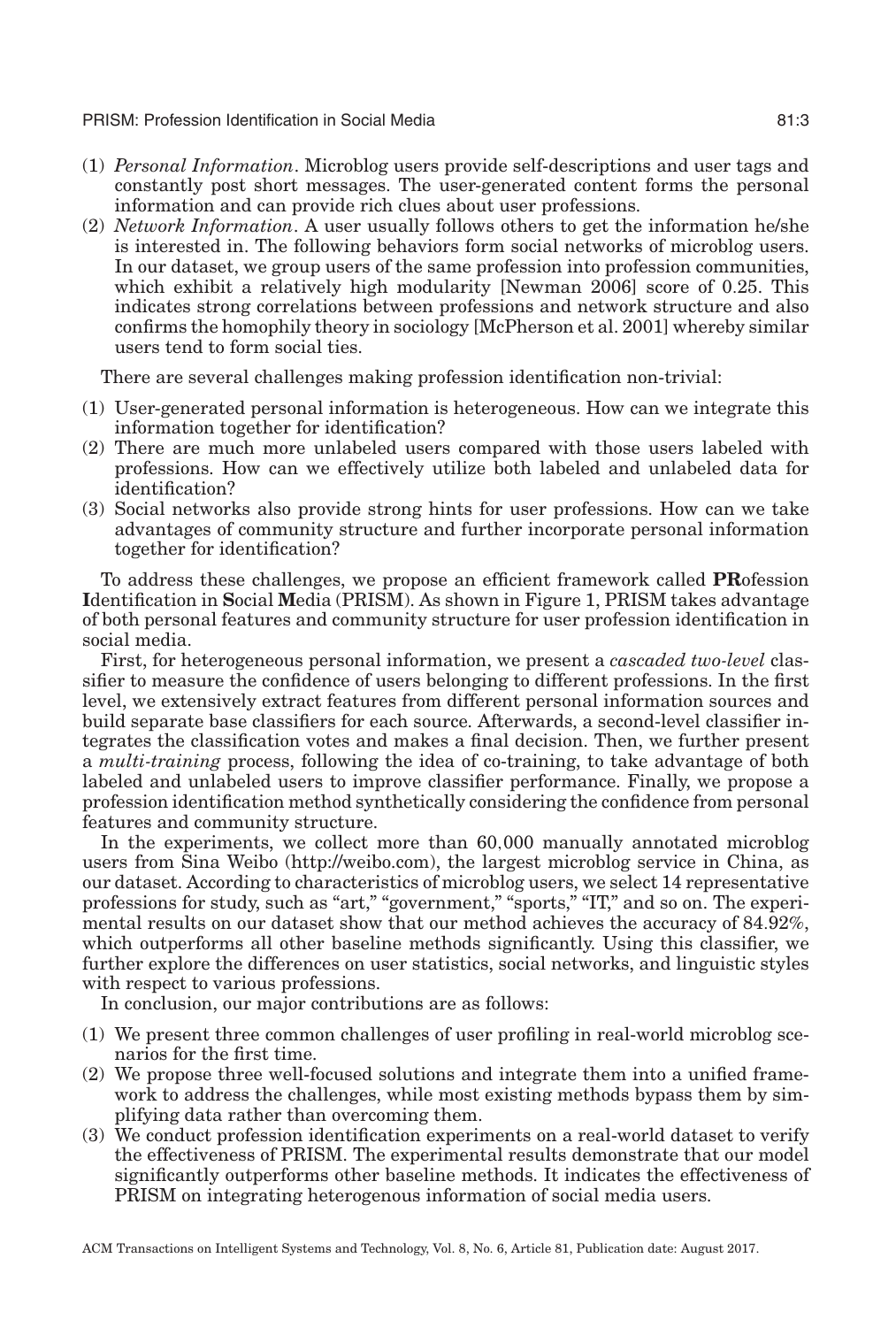(4) We investigate professional characteristics of social media users with the utilization of PRISM on a large-scale unlabeled dataset. Some interesting findings that conform to our common intuition verify the availability of our model.

## **2. THE FRAMEWORK**

## **2.1. Formalizations**

Let us begin with defining the problem of profession identification in social media. Suppose each user  $u \in U$  in social media is represented as a bag of feature vectors  $\mathcal{X}_u = {\mathbf{x}_{u,r}}$ , where U is the user set and each  ${\mathbf{x}_{u,r}}$  denotes a feature vector obtained from a distinct information source  $r \in \{1, \ldots, R\}$ . Here, *R* is the number of information sources. There is also a social network  $G = (U, E)$ , where *E* are connections between these users, that is,  $E \subset U \times U$ . Besides, we also have a set of annotated user-profession pairs  $\{(\mathcal{X}_u, y_u)\}\$  for training, where  $y_u \in \{1, \ldots, K\}$  and *K* is the number of professions. Profession identification for social media users aims to classify unlabeled users into predefined professions according to their heterogenous information, including text content and network structure.

With the above definitions, we design the framework of our model as a two-step process:

- (1) We represent each user as multiple feature vectors extracted from various personal information sources and build a cascaded two-level classifier to identify their professions. Furthermore, we introduce a multi-training process to improve classification performance by incorporating unlabeled data for training.
- (2) We further take advantage of profession community structure to refine profession identification. We introduce the details of our method as follows.

In the following part, we introduce each step of our model in detail.

## **2.2. Profession Identification with Personal Information**

We build a cascaded two-level classifier for profession identification.

- (1) **Base Classifier Construction.** For each information source  $r$ , we build a base classifier  $f_r(\cdot)$  with a set of user-profession pairs  $\{(\mathbf{x}_{u,r}, y_u)\}$ . With these base classifiers, for a user *u* and its feature vector  $\mathcal{X}_u$ , we can obtain an identification matrix  $\mathcal{P}_u = \{p_{k,r}\}\$ , where  $p_{k,r} = \Pr(k|\mathbf{x}_{u,r}) = f_r(\mathbf{x}_{u,r}, k)$ , indicating the confidence score for categorizing user *u* into profession *k* based on information source *r*.
- (2) **Base Classifier Fusion.** We take identified results  $\mathcal{P}_u$  obtained in (1) as input features and construct a new set of user-profession pairs  $\{(\mathcal{P}_u, y_u)\}\)$ . Using these pairs, we build a fusion classifier  $g(.)$ . The fusion classifier will assign a weight for each base classifier learned in Step 1 and fuse their identification results into the final identification scores,  $Pr(k|\mathcal{P}_u) = g(\mathcal{P}_u, k)$ . We can then select the most confident label  $\hat{y}_u = \argmax_k \Pr(k|\mathcal{P}_u)$  as the identified profession.

*2.2.1. Feature Design and Base Classifier Construction.* In social media, a user generates various types of content. We take, for example, "Kai-Fu Lee," a famous Chinese IT activist. He provides a short self-description, "CEO of Innovation Works," gives some user tags such as "venture capital," "innovation works," "education," "technology," and "ebusiness," and also has the verification information "Chairman and CEO of Innovation works." He also has posted thousands of messages, containing rich information including words, mentioned users, URLs, entities, and hashtags. This information should be handled separately due to its distinct characteristics. In this article, we consider eight distinct sources of user-generated personal information to build features for base classifiers, which are listed in Table [I.](#page-4-0)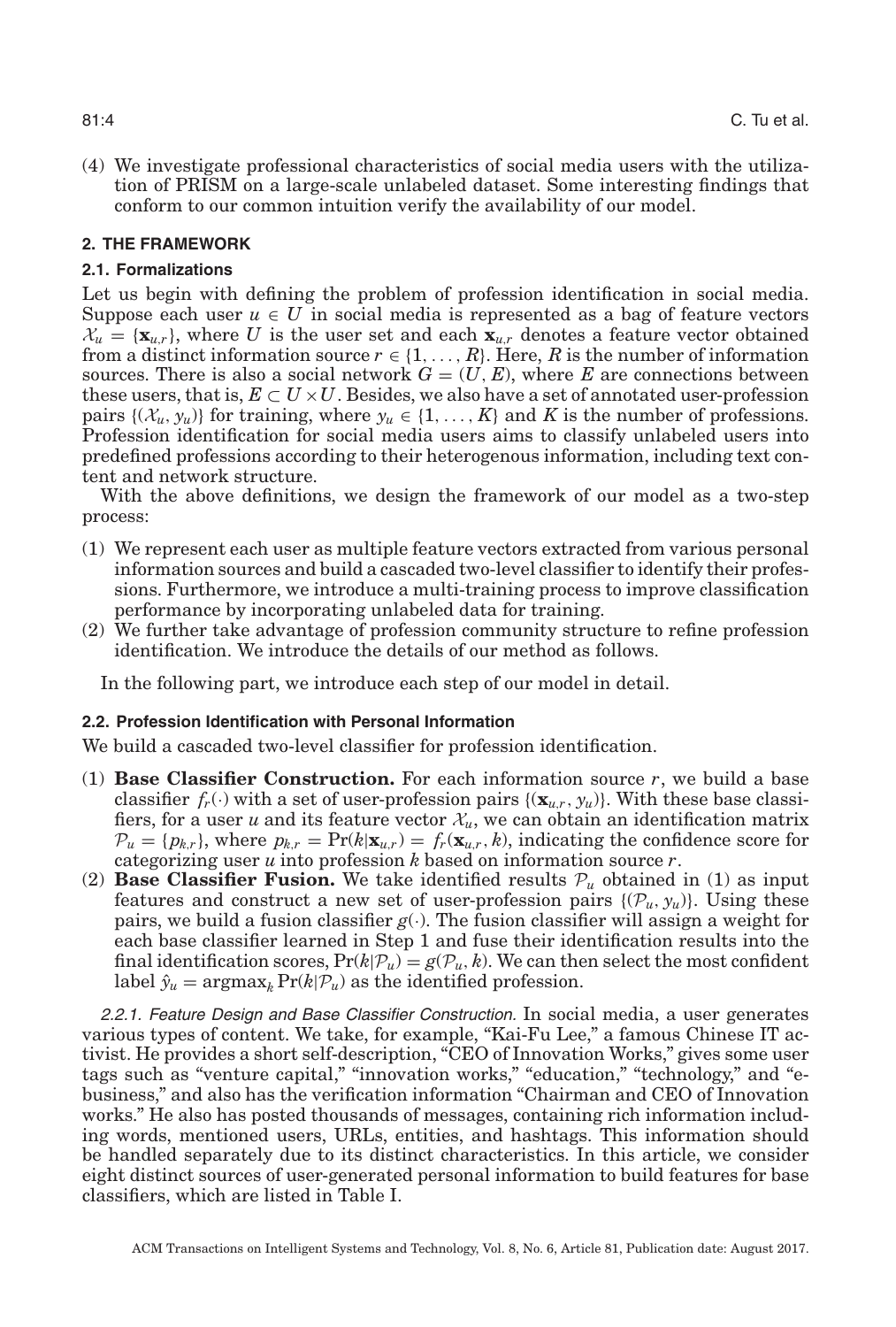<span id="page-4-0"></span>

| No.            | Name | Source Description                  |
|----------------|------|-------------------------------------|
| 1              | DES  | Self-descriptions provided by user. |
| $\overline{2}$ | TAG  | User tags provided by user.         |
| 3              | VER  | Verification information for user.  |
| $\overline{4}$ | MSG  | Messages posted by user.            |
| 5              | MEN  | Mentioned user IDs in messages.     |
| 6              | URL. | URLs in messages.                   |
| 7              | ENT  | Named entities in messages.         |
| 8              | HAS  | Hashtags in messages.               |

Table I. Personal Information Sources

Among these feature sources, the features in DES, VER, and MSG are words extracted from text following the bag-of-words assumption. For TAG and HAS, we use tags as features. Besides using words in messages as features, we also extract user IDs identified by "@" in microblog messages as features of MEN, regard URLs in messages as features of URL that are usually in the form of tiny URLs [Antoniades et al. [2011\]](#page-14-2), and use named entity recognition (NER) tools to extract entities from messages as features of ENT.

For each feature source, there are tens of thousands of feature candidates. We have to perform feature selection to downsize feature sets. Following the valid experience in feature selection for text classification [Yang and Pedersen [1997;](#page-15-5) Forman [2003\]](#page-14-3), we use the  $\chi^2$  statistic to select representative features for each feature source. Afterwards, we build base linear classifiers for each feature source.

2.2.2. Base Classifier Fusion. The prediction result  $\mathcal{P}_{\mu}$  obtained from base classifiers for user *u* is a matrix, which cannot be directly used as the input of fusion classifier. We concatenate the transfer matrix  $\mathcal{P}_u$  into a feature and feed it into fusion classifier, that is, building a feature vector  $\mathbf{z}_u$  simply by concatenating column vectors of  $\mathcal{P}_u$ , that is,  $z_{u,k+K\times(r-1)} = p_{k,r}$ . The vector size of  $z_u$  is  $K \times R$ . We can also select the maximal scores or sum up scores of each row in the prediction matrix to build a feature vector. However, in experiments, we find that the concatenation scheme significantly outperforms the other schemes (max and sum), and hence we only report the concatenation results.

We select Liblinear [Fan et al.  $2008$  $2008$ ]<sup>2</sup> to build base classifiers and fusion classifier. In this package, we select the method of L2-regularized logistic regression (LR), which is also the default setting of Liblinear. We have compared LR with support vector machine  $(SVM)$ <sup>[3](#page-4-2)</sup> and LR performs better in both effectiveness and efficiency. Hence, in the following, we only show the results obtained with LR.

*2.2.3. Multi-Training with Labeled and Unlabeled Data.* In the real world, there is a much larger set of unlabeled users with no profession information. Here we want to employ the idea of co-training to perform multi-training of profession classification with both labeled and unlabeled data.

The basic idea is, after building base classifiers, that we will use them to identify professions for unlabeled users. We select the users where more than *half* the base classifiers agree on their professions and put these users with corresponding identified profession labels into a training set. Then we re-train these base classifiers.

<span id="page-4-1"></span><sup>&</sup>lt;sup>2</sup>In this article, we use the Java version of Liblinear, developed by Benedikt Waldvogel, which can be accessed via [http://www.bwaldvogel.de/liblinear-java/.](http://www.bwaldvogel.de/liblinear-java/)

<span id="page-4-2"></span><sup>3</sup>We select LibSVM [Chang and Lin 2011] as the implementation of SVM, which can be accessed via [http://www.csie.ntu.edu.tw/](http://www.csie.ntu.edu.tw/protect $
elax sim $cjlin/libsvm/)∼cjlin/libsvm/.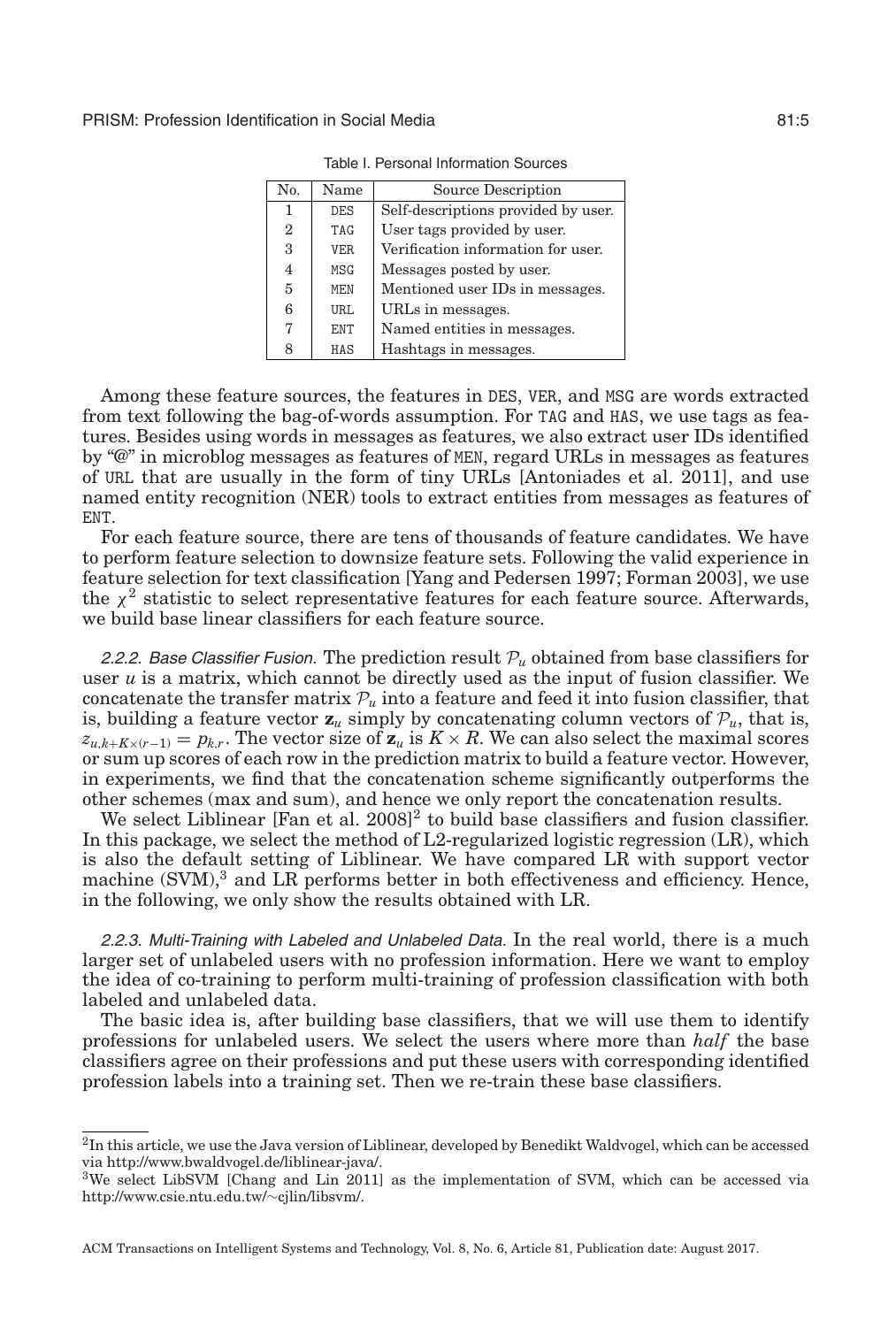We can conduct the procedure iteratively until convergence. Multi-training is expected to enrich training data and improve classification performance with respect to both accuracy and generalization.

#### **2.3. Profession Refinement with Community Structure**

We observe from our dataset that users of the same professions tend to be friends and form communities in social networks, which is consistent with our intuition and sociology theory [McPherson et al. [2001\]](#page-15-4). Following Mislove et al. [\[2010\]](#page-15-6), we assume that users with the same profession tend to form a profession-specific community. A relatively high modularity [Newman [2006\]](#page-15-3) score of 0.25 obtained on our dataset confirms the assumption. Based on the observation, we take community structure into consideration to refine the identification results based on personal information.

Community-based profession refinement is formalized as follows. Suppose we have a social network  $G = (U, E)$  and a subset of users who have profession labels and form communities for each profession, denoted as  $G_k = (U_k, E_k)$  for profession *k*, where  $U_k$  is the set of all users of profession k and  $E_k$  is the set of edges between users in *Uk*. Afterwards, given a subset of users *V* with no profession labels, the task aims to extend existing communities by putting users from *V* into correct communities, that is, assigning correct profession labels, according to the effect on community quality if users are involved in.

For community-based profession refinement, it is important to define an appropriate measure of community quality for each profession-based community  $G_k$ . The community quality can be verified from two aspects, including network structure and content information, that is, *structure quality* and *content quality*.

*2.3.1. Structure Quality.* Structure quality measures the significance of a community from the perspective of network structure. It is intuitive that the users with the same profession will form a dense and compact profession-based community.

To formally define structure quality, we give some definitions as follows. Take  $G_k$ , the community of profession *k*, for example; we define  $U_{-k} = U \setminus U_k$ . We also define  $E_{k,-k}$ as the number of links between  $U_k$  and  $U_{\neg k}$  and so do  $E_{k,k}$  and  $E_{\neg k,\neg k}$ . We also have  $E_k = E_{k,k} + E_{k, \neg k}$  and  $E_{\neg k} = E_{\neg k, \neg k} + E_{\neg k, k}$ .

Based on the above definitions, the structure quality of  $G_k$  is formalized as

$$
Q_{structure}(G_k) = \frac{E_{k,k}}{E_{k,k} + E_{k,-k}} - \frac{E_k E_k}{E_k E_k + E_k E_{-k}},
$$
\n(1)

where the first entry indicates the proportion of how many links starting from *Uk* are connected within the community, and the second entry is that of the corresponding random graph. *Qstructure* ranges of [−1, +1], and a strongly positive score indicates there is significant community structure in *Gk*.

This measure is originally proposed by Mislove et al. [\[2010\]](#page-15-6) to compute the quality of a community, called *normalized conductance*. In this article, we integrate it with content quality together for profession refinement.

*2.3.2. Content Quality.* Content quality measures the significance of a community based on personal confidences of all users assigned in this community. In this article, we employ identification confidences from our cascaded two-level classifier to measure content quality.

We define the content quality of a community as the average confidence scores over all users in this community, denoted as  $Q_{content}(G_k)$ . With content quality, the algorithm can take identification results based on personal information as input for refinement.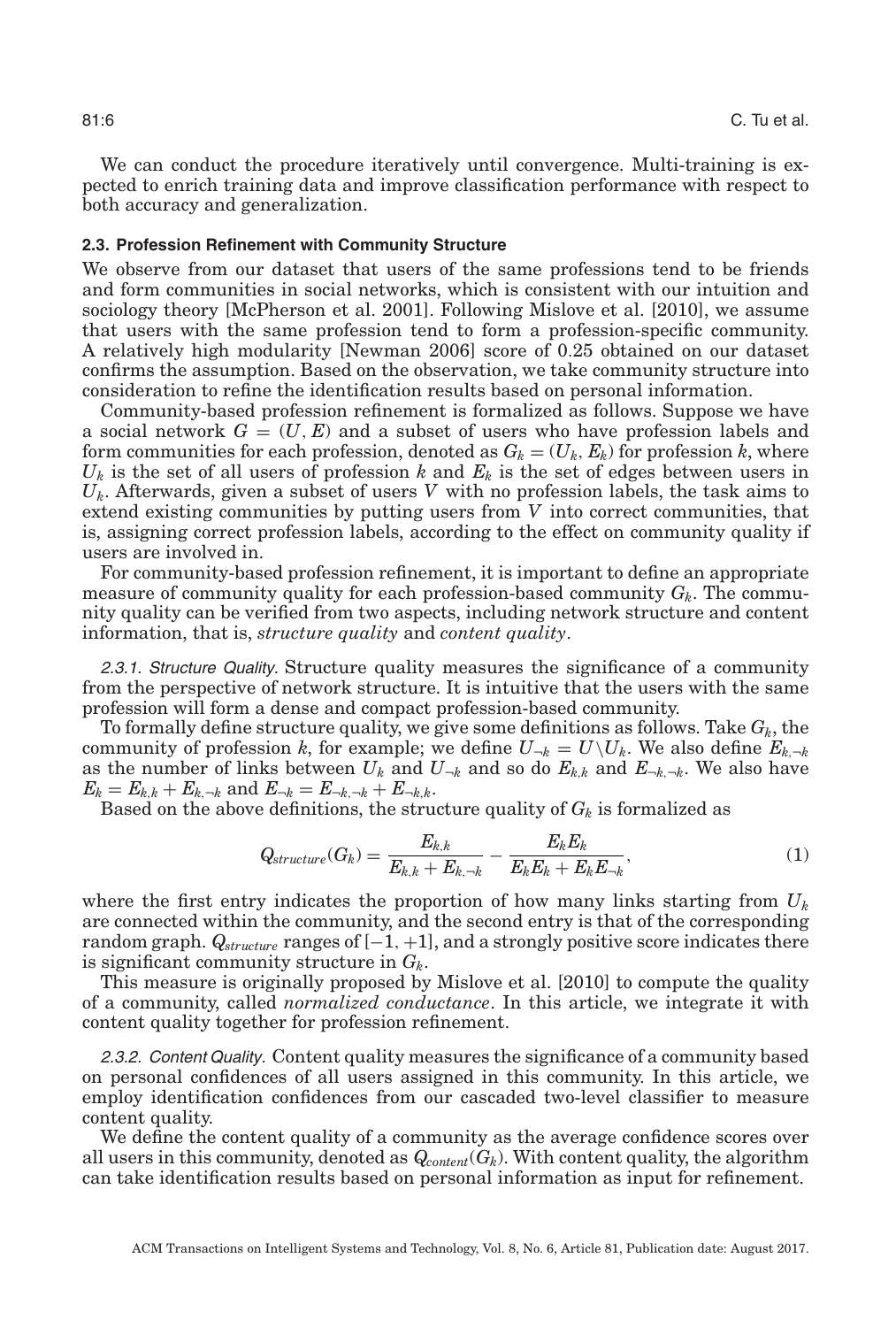<span id="page-6-1"></span>PRISM: Profession Identification in Social Media 81:7

| No.            | Category      | Ratio | No. | Category   | Ratio |
|----------------|---------------|-------|-----|------------|-------|
| 1              | media         | 25.6  | 8   | education  | 4.0   |
| $\overline{2}$ | government    | 15.1  | 9   | fashion    | 3.9   |
| 3              | entertainment | 8.8   | 10  | games      | 3.8   |
| 4              | estate        | 8.2   | 11  | literature | 3.4   |
| 5              | finance       | 7.0   | 12  | services   | 3.4   |
| 6              | TТ            | 6.4   | 13  | art        | 3.1   |
| ,              | sports        | 5.6   | 14  | healthcare | 1.7   |

Table II. Ratios of Professions in the Annotated Dataset (%)

2.3.3. Profession Refinement. Afterwards, the overall community quality of  $G_k$  is defined as a combination of *Qstructure* and *Qcontent*,

<span id="page-6-2"></span>
$$
Q(G_k) = \lambda Q_{structure}(G_k) + (1 - \lambda)Q_{content}(G_k),
$$
\n(2)

where  $\lambda$  is a harmonic smoothing factor. When  $\lambda = 1$ , the quality measure is identical to that in Mislove et al. [\[2010\]](#page-15-6).

With the measure  $Q(.)$ , we conduct a greedy community extension as follows. Given a profession *k*, for each user  $u \in V$  we compute

$$
\Delta Q(u) = Q(G_k + u) - Q(G_k),\tag{3}
$$

We find the user  $\hat{u} = \arg \max_{\mu} \Delta Q(u)$ , put  $\hat{u}$  in  $U_k$ , and repeat the procedure until convergence.

After the community extension process, every unlabeled user is put into a profession community, in which users have the most similar personal information and close connections. We take the types of matched communities as the final identified profession of unlabeled users.

#### **2.4. Complexity Analysis**

In PRISM, the complexity of training LR classifier for the *r*th feature source is  $O(K|U| \cdot |\mathbf{x}_r| t_{LR})$ , where  $t_{LR}$  indicates the average computing time for an individual feature value and training example. Therefore, the training complexity of the cascaded classifier is  $O(K|U|t_{LR}\sum_{r=1}^{R}|\mathbf{x}_r|)$ . The community refinement complexity is  $O(|V|^2 K \cdot \frac{|E|}{|V|}) = O(K|V||E|)$ . Suppose we iterate the multi-training for *m* times; then the overall complexity of PRISM is  $O(mK|U|t_{LR}\sum_{r=1}^{R}|\mathbf{x}_r|+K|V||E|$ ). That means that the complexity of PRISM equals the summation of training *mK* LR classification models and a conductance-based community detection model.

#### **3. EXPERIMENTS AND ANALYSIS**

We collect 62,415 active and influential users from Sina Weibo. These users are all verified and categorized into 14 professions by officials of Sina Weibo, known as Hall of Fame in Weib.[4](#page-6-0) In addition, we also crawl the profiles and more than 10 million posted messages of these users with APIs to build classifiers. Moreover, we collect an additional 150,000 verified users with no profession annotations for multi-training. The ratios of various professions among these users are shown in Table [II.](#page-6-1)

From the profession composition of these labeled users, we find that the users in "media" and "government" are dominant. The reasons may be as follows: (1) As the largest public social media service in China, public events are heavily discussed on Sina Weibo. Therefore, many people working in newspapers, news agencies, and social media are active here. (2) The Government of China encourages their officials to go

<span id="page-6-0"></span>[<sup>4</sup>http://verified.weibo.com/.](http://verified.weibo.com/)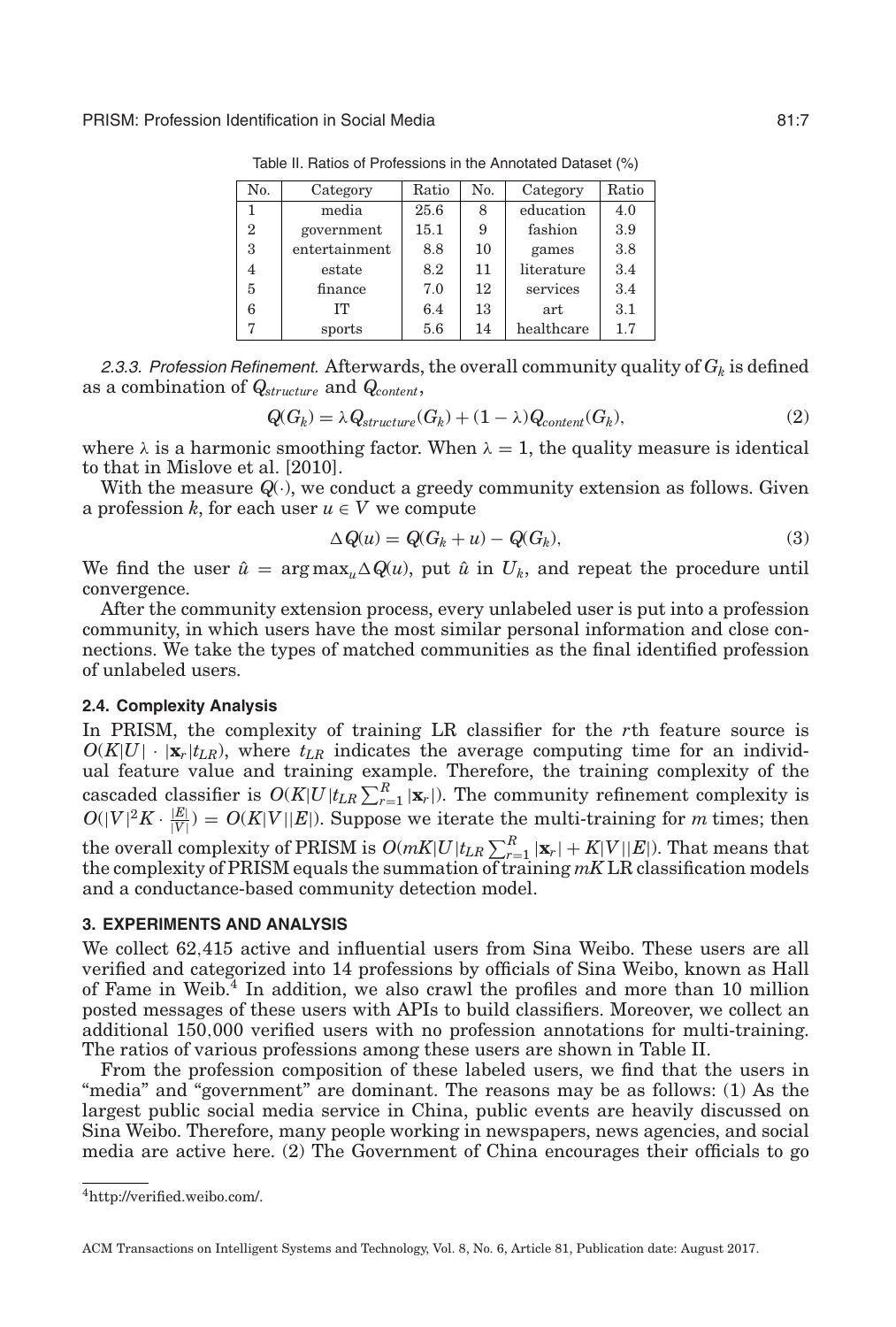online and contact with citizens officially. Therefore, many national and local officials have registered in Sina Weibo.

Note that each user in our labeled dataset has only one profession. Thus, we treat the profession identification task as a single-class classification problem. In real world, users may have other profession or multiple professions, we can overcome it by setting a threshold over classification weights or introducing an "other" profession when building the labeled dataset. Besides, we only collect verified users to get credible labeled data. However, verification information is one part ofeight feature sources in our framework. As with other feature sources, some verified users also have no verification information. Our framework can adapt to the situation where this is a lack of feature sources, which is general in our dataset and actual scenarios.

#### **3.1. Experimental Results on Profession Identification**

We randomly divide the 62,415 labeled users into a training set and test set, of which 4/5 is for training and 1/5 for test. For the test set, we regard the labeled profession as the gold standard.

We select accuracy, macro-averaging precision/recall/F-Measure as evaluation metrics. Suppose the number of test users is  $U_{\text{test}}$ . If we get correct identification for  $U_{\text{correct}}$  users, then the accuracy is computed as  $\frac{|U_{\text{correct}}|}{|U_{\text{test}}|}$ . Accuracy evaluates per-user decisions across profession classes globally and thus is micro-averaging, whereas macroaveraging first calculates precision/recall for each profession class. That is, precision of  $\text{profession } k \text{ is } \frac{|U_{k,\text{correct}}|}{|U_{k,\text{predicted}}|}$  and recall is  $\frac{|U_{k,\text{correct}}|}{|U_{k}|}$ , where  $U_{k}$  is the user set of profession  $k$ , and  $U_{k,\mathrm{predict}}$  is the user set that are predicted as profession  $k$ . And then it takes the average of these scores as overall precision *P* and recall *R* and further calculates F-measure as  $\frac{2PR}{P+R}$ .

As mentioned, user profession has been less investigated as a subject for prediction in social media. In particular, there are few ensemble methods that can be directly applied to the user profession identification according to the heterogenous feature sources in Sina Weibo. Thus, we adopt classifiers with single-source feature vectors and a concatenated feature vector as baselines.

*3.1.1. Parameter Settings.* For feature selection of base classifiers, we evaluate performance with different numbers of features and select 2,300 features for DES, 3,800 features for TAG, 4,000 features for VER, 6,600 features for MSG, 3,200 features for MEN, 2,700 features for URL, 3,600 features for ENT, and 4,100 features for HAS, which achieve the best performance for each base classifier. For the harmonic smoothing factor  $\lambda$  in [2,](#page-6-2) we test the performance with different settings and choose  $\lambda = 0.2$ when our fusion model achieve the best performance.

*3.1.2. Profession Identification with Personal Information.* Table [III](#page-8-0) shows the evaluation results on profession identification with various features of their combinations. In this table, the line of "Single Vector" is the baseline that represents a user by concatenating all features from multiple sources into a single vector, "Fusion" indicates the method of our cascaded two-level classifier, and "Fusion + MT" indicates the results after multitraining. From Table [III,](#page-8-0) we observe that:

- (1) The fusion classifier performs much better than "Single Vector." This indicates that the design of cascaded two-level classifier is necessary and efficient for integrating heterogeneous feature sources.
- (2) The base classifier using VER as a feature source achieves the best performance among all base classifiers. This is consistent with the fact that verification descriptions are more informational and less noisy compared to other feature sources.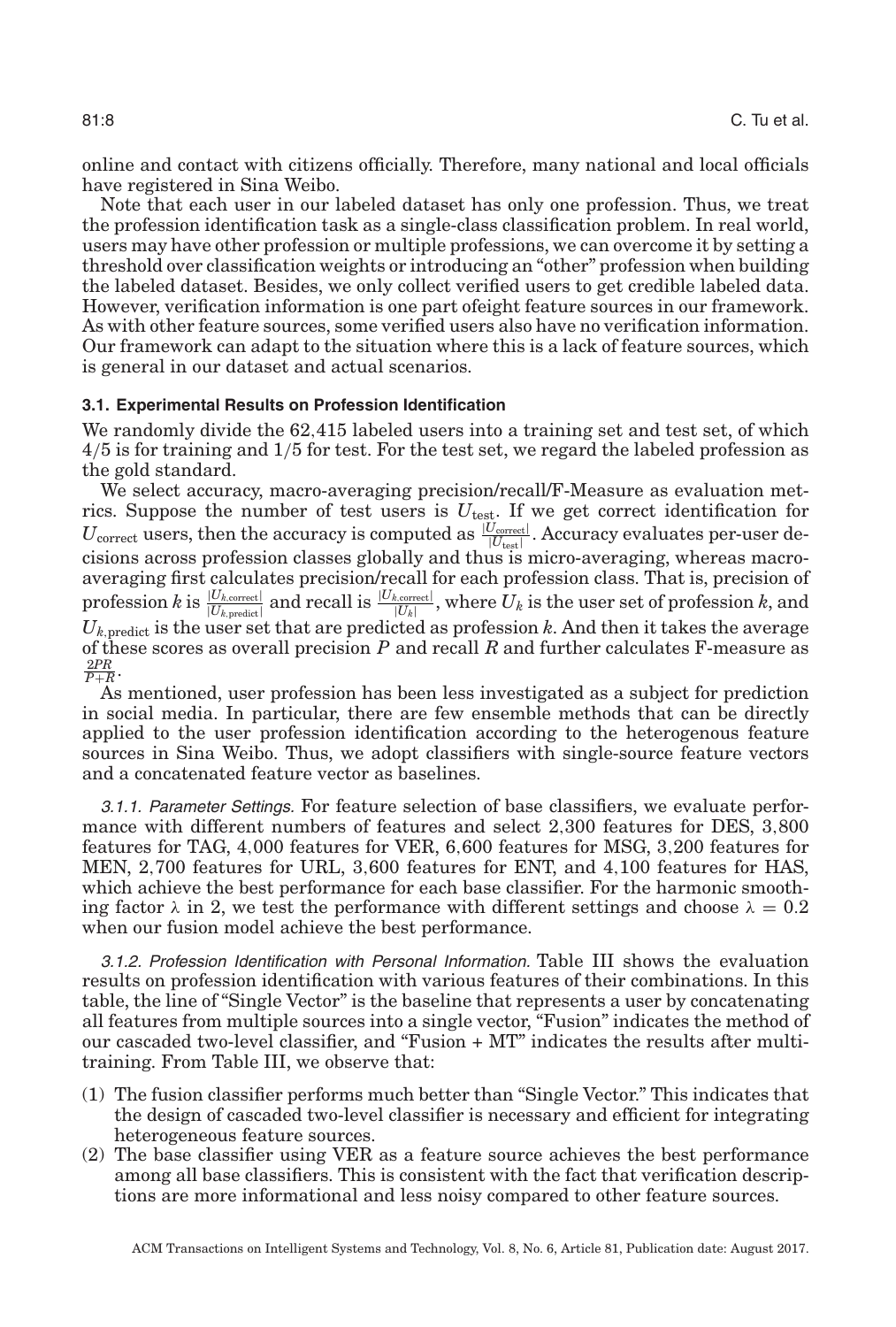<span id="page-8-0"></span>

| Method        | Accuracy | Precision | Recall | F     |
|---------------|----------|-----------|--------|-------|
| <b>DES</b>    | 31.25    | 51.82     | 28.90  | 37.11 |
| TAG           | 38.11    | 50.55     | 31.04  | 38.46 |
| VER.          | 78.63    | 75.73     | 74.89  | 75.31 |
| MSG           | 47.47    | 49.58     | 42.79  | 45.93 |
| <b>MEN</b>    | 38.22    | 42.85     | 30.59  | 35.70 |
| URL.          | 26.38    | 36.47     | 13.68  | 19.90 |
| ENT           | 33.86    | 36.88     | 26.95  | 31.15 |
| HAS           | 30.91    | 37.44     | 17.60  | 23.94 |
| Single Vector | 39.25    | 48.33     | 34.92  | 40.54 |
| Fusion        | 81.25    | 79.60     | 76.27  | 77.90 |
| Fusion+MT     | 83.38    | 82.24     | 81.35  | 81.79 |

Table III. Evaluation Results for Various Features and Combinations (%)

| Table IV. Evaluation Results of Profession Refinement |  |
|-------------------------------------------------------|--|
| with Community Structure (%)                          |  |

<span id="page-8-1"></span>

| Method          | Accuracy | Precision | Recall | F     |
|-----------------|----------|-----------|--------|-------|
| <b>LPA</b>      | 58.86    | 57.05     | 54.53  | 55.76 |
| CD              | 64.20    | 65.11     | 60.78  | 62.87 |
| <b>PRISM</b>    |          |           |        |       |
| $\lambda = 0.1$ | 84.17    | 83.15     | 81.62  | 82.37 |
| $\lambda = 0.2$ | 84.92    | 83.78     | 81.89  | 82.82 |
| $\lambda = 0.3$ | 81.12    | 79.10     | 77.42  | 78.25 |
| $\lambda = 0.5$ | 77.56    | 76.53     | 75.08  | 75.79 |

- (3) The fusion classifier achieves much better performance compared to all base classifiers. This indicates that the fusion of base classifiers can effectively incorporate heterogenous information and significantly improve identification performance. In contrast, the simple concatenation of feature vectors may bring in noisy features and result in the decrease of performance.
- (4) The accuracy and macro-averaging precision/recall/F-measure of fusion classifier with multi-training process are all larger than 80%. This indicates the identification capability of our classifier is balanced among various professions.

*3.1.3. Profession Refinement with Community Structure.* To evaluate the performance of our profession refinement with community structure, we take two community-based methods as baselines, that is, label propagation algorithm (LPA) and community detection (CD). LPA addresses the task as graph-based semi-supervised learning [Zhu and Goldberg [2009\]](#page-15-7). The basic idea of LPA is that the labels of a user are dependent on his or her neighbors'. By propagating labels from annotated users to unannounced users through a social network, LPA can identify the profession labels of users. As previously introduced, CD is the user profiling algorithm proposed in Mislove et al. [\[2010\]](#page-15-6). Both methods only consider community structure to classify users.

We show the evaluation results in Table [IV.](#page-8-1) From the table, we observe that:

(1) Profession refinement with community structure achieves considerable improvement as compared to the two-level classifier. This indicates that the community structure can also provide supplementary information for profession identification beyond personal information. According to our statistical result, the lack of personal information is very common (e.g., 153 users have no verification information) and will result in the poor performance of personal information-based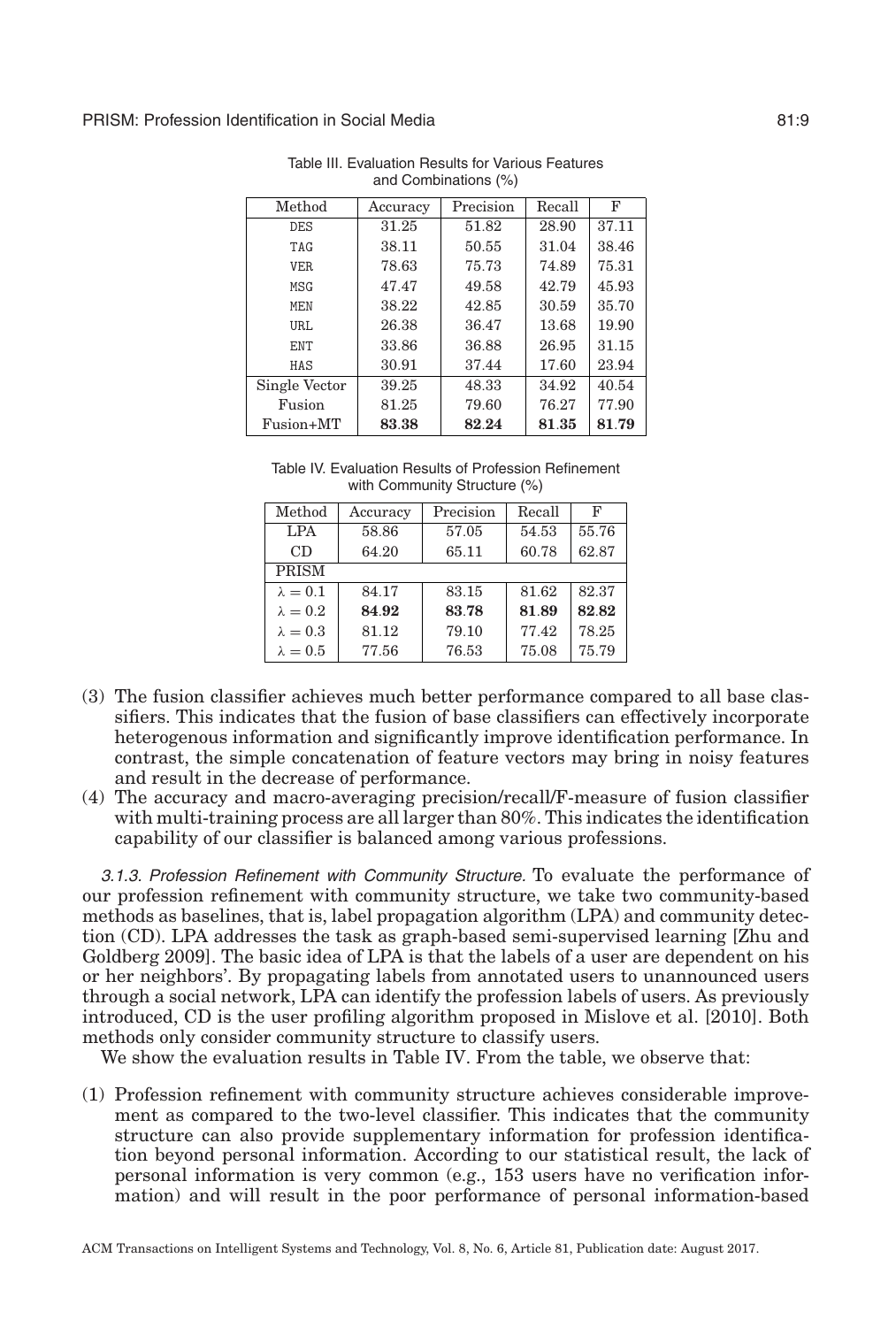<span id="page-9-0"></span>

| N <sub>0</sub> | Profession    | Precision | Recall | F     |
|----------------|---------------|-----------|--------|-------|
| 1              | media         | 84.04     | 90.60  | 87.20 |
| $\overline{2}$ | government    | 94.03     | 93.78  | 93.90 |
| 3              | entertainment | 84.78     | 82.25  | 83.49 |
| 4              | estate        | 88.22     | 86.92  | 87.57 |
| 5              | finance       | 68.86     | 73.05  | 70.90 |
| 6              | TТ            | 72.93     | 68.38  | 70.58 |
| 7              | sports        | 94.05     | 92.84  | 93.44 |
| 8              | education     | 76.88     | 73.80  | 75.31 |
| 9              | fashion       | 84.84     | 78.94  | 81.78 |
| 10             | game          | 85.47     | 84.19  | 84.82 |
| 11             | literature    | 84.68     | 75.99  | 80.10 |
| 12             | service       | 65.32     | 57.45  | 61.13 |
| 13             | art           | 76.84     | 69.92  | 73.22 |
| 14             | healthcare    | 87.10     | 87.50  | 87.30 |

Table V. Evaluation Results for Each Profession (%)

<span id="page-9-1"></span>

|    |       | $\mathbf{r}$ | 3     | 4     | 5     | 0     |       | 8     | 9     | 10    | 11    | 12    | 13    | 14    |
|----|-------|--------------|-------|-------|-------|-------|-------|-------|-------|-------|-------|-------|-------|-------|
|    | 91.05 | 0.66         | 1.88  | 0.81  | 1.05  | .43   | 0.51  | 0.30  | 0.24  | 0.30  | 0.39  | 0.95  | 0.42  | 0.03  |
| 2  | 2.64  | 93.45        | 0.17  | 0.39  | 0.84  | 0.28  | 0.03  | 0.78  | 0.02  | 0.00  | 0.05  | 0.17  | 0.39  | 0.78  |
| 3  | 9.72  | 0.47         | 81.34 | 0.19  | 1.43  | 0.66  | 0.28  | 0.19  | 2.09  | 0.57  | 1.15  | 0.38  | 1.53  | 0.00  |
|    | 5.31  | 0.40         | 0.26  | 82.76 | 5.82  | .04   | 0.40  | 0.26  | 0.51  | 0.00  | 0.26  | 2.71  | 0.26  | 0.00  |
| 5  | 3.95  | 2.22         | 0.29  | 3.56  | 77.37 | 6.55  | 0.29  | 1.92  | 0.77  | 0.29  | 0.29  | 2.03  | 0.39  | 0.09  |
| 6  | 7.78  | 0.44         | 0.00  | 2.52  | 9.42  | 72.18 | 0.33  | 0.88  | 0.55  | 4.06  | 0.11  | 1.43  | 0.11  | 0.22  |
|    | 3.45  | 0.36         | 0.36  | 0.36  | 0.79  | 0.00  | 94.05 | 0.24  | 0.00  | 0.12  | 0.00  | 4.00  | 0.24  | 0.00  |
| 8  | 3.89  | 3.05         | 0.85  | 0.68  | 4.40  | 1.19  | 0.34  | 77.82 | 0.34  | 0.00  | 0.85  | 3.72  | 1.19  | 1.69  |
| 9  | 5.93  | 0.18         | 4.14  | 0.54  | 2.88  | 0.90  | 0.36  | 0.72  | 81.31 | 1.26  | 0.18  | 0.90  | 0.72  | 0.00  |
| 10 | 3.19  | 0.00         | 1.60  | 0.18  | 0.00  | 5.14  | 0.71  | 0.00  | 1.60  | 86.70 | 0.35  | 0.18  | 0.35  | 0.00  |
| 11 | 9.33  | 1.87         | 1.65  | 0.00  | 1.45  | 0.00  | 0.00  | 2.28  | 0.20  | 0.83  | 78.65 | 0.00  | 3.32  | 0.42  |
| 12 | 13.23 | 1.04         | 1.86  | 4.34  | 6.41  | 4.76  | 0.00  | 3.72  | 1.04  | 0.83  | 0.00  | 62.56 | 0.21  | 0.00  |
| 13 | 4.71  | 2.35         | 4.71  | 0.00  | 2.35  | 0.00  | 0.79  | 2.95  | 0.79  | 0.79  | 3.33  | 0.20  | 77.05 | 0.00  |
| 14 | 2.64  | 0.76         | 0.37  | 0.00  | 2.64  | 0.37  | 0.00  | 1.13  | 0.75  | 0.00  | 1.51  | 0.00  | 0.01  | 89.82 |

Fig. 2. Distribution of identified professions for each profession.

classification. Therefore, the consideration of community structure is beneficial to overcome such situations.

(2) Profession refinement also outperforms two community-based baselines significantly. We can see that PRISM achieves the best result when  $\lambda = 0.2$ . This indicates the effectiveness of personal information for profession identification. Here the community structure does not play a critical role for profession refinement compared with personal information, because in Sina Weibo personal information is much richer. The effect of social networks may be emphasized in other scenarios with richer social structure information. Note that we can tune the parameter  $\lambda$  by cross-validation or setting a development set in practice.

*3.1.4. Error Analysis.* We also show the identification performance with respect to each profession in Table [V,](#page-9-0) including precision, recall, and F-measure. From the table, we can find that most professions achieve good identification performance, except for several professions, including "services," "IT," "finance," "art," and "education" (marked in bold).

To investigate the reason for these identification errors, we show the distribution of identified professions for each profession in Figure [2.](#page-9-1) In this figure, we define the entry of row-*i* and column-*j* as the ratio of the users in profession *i* being identified as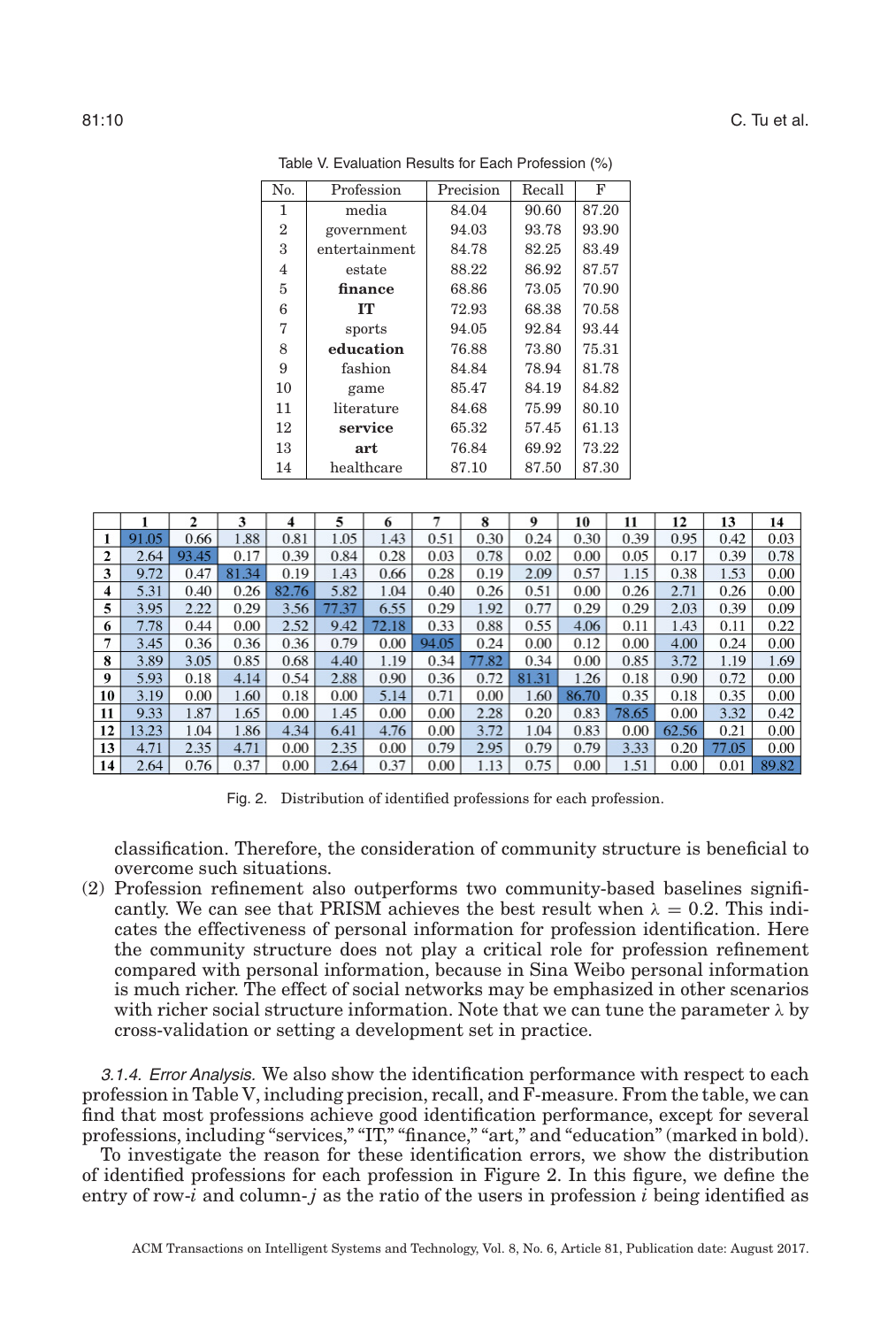<span id="page-10-0"></span>

| No.            | Profession    | Gender | Message | Follower |
|----------------|---------------|--------|---------|----------|
| 1              | media         | 1.25   | 1,776   | 18,555   |
| $\overline{2}$ | government    | 2.66   | 1.270   | 17,724   |
| 3              | entertainment | 1.57   | 1,367   | 59,709   |
| 4              | estate        | 2.42   | 1,375   | 6,661    |
| 5              | finance       | 2.60   | 1,457   | 15,990   |
| 6              | <b>IT</b>     | 3.19   | 1,558   | 17.224   |
| 7              | sports        | 2.51   | 1,380   | 36.813   |
| 8              | education     | 1.88   | 1,384   | 11,216   |
| 9              | fashion       | 0.77   | 1,392   | 24,867   |
| 10             | games         | 1.75   | 1,358   | 20,354   |
| 11             | literature    | 0.94   | 1,924   | 31,522   |
| 12             | services      | 2.04   | 1,512   | 7.964    |
| 13             | art           | 2.68   | 1,667   | 14,447   |
| 14             | healthcare    | 1.38   | 1.386   | 14.726   |

Table VI. User Statistics in Each Profession

profession *j*, that is,

$$
e_{ij} = \frac{\sum_{u \in U_i} k_u = j}{|U_i|},\tag{4}
$$

where  $k_u$  indicates the identification result for the user  $u$ . To make the distribution comprehensive, we also illustrate the ratio in each entry using different shades of color. From this figure, we observe that:

- (1) The profession "service" tends to be categorized into "media" by mistake, and the professions "art" and "education" are usually categorized into other professions incorrectly. The reason is that there are more overlaps between these related professions, which makes the boundary between professions not so clear for identification. For example, the profession "service" usually interacts with "media," because they both involve in advertising and marketing.
- (2) The professions "finance" and "IT" are usually categorized into each other incorrectly. We carry out extensive case studies and find that many top executives of companies usually have experiences in both "IT" and other business fields such as "finance," which cannot be well dealt with. The truth is also reflected in their friend network. In future, we may find more insight features to address these issues.

#### **3.2. Profession Analysis**

To explore the professional characteristics of microblog users, we utilize our model to identify the profession attributes of unlabeled users, as the statistical results on a large dataset may be more credible than the limited labeled dataset. Some interesting findings that conform to our intuition verify the availability of our model in real-world datasets.

*3.2.1. User Statistics.* We demonstrate user statistics of various professions in Table [VI.](#page-10-0) The column "Gender" indicates the gender ratio  $(\frac{\text{#male}}{\text{#female}})$ , "Message" indicates the average number of short messages per user, and "Follower" indicates the average number of following users by each user in the profession.

It is apparent to observe from Table [VI](#page-10-0) that:

(1) There is significant gender bias among professions due to professional characteristics. The professions such as "IT," "art," "government," "finance," and "sports" have a ratio larger than 2.50, meanwhile only the profession "fashion" has a ratio lower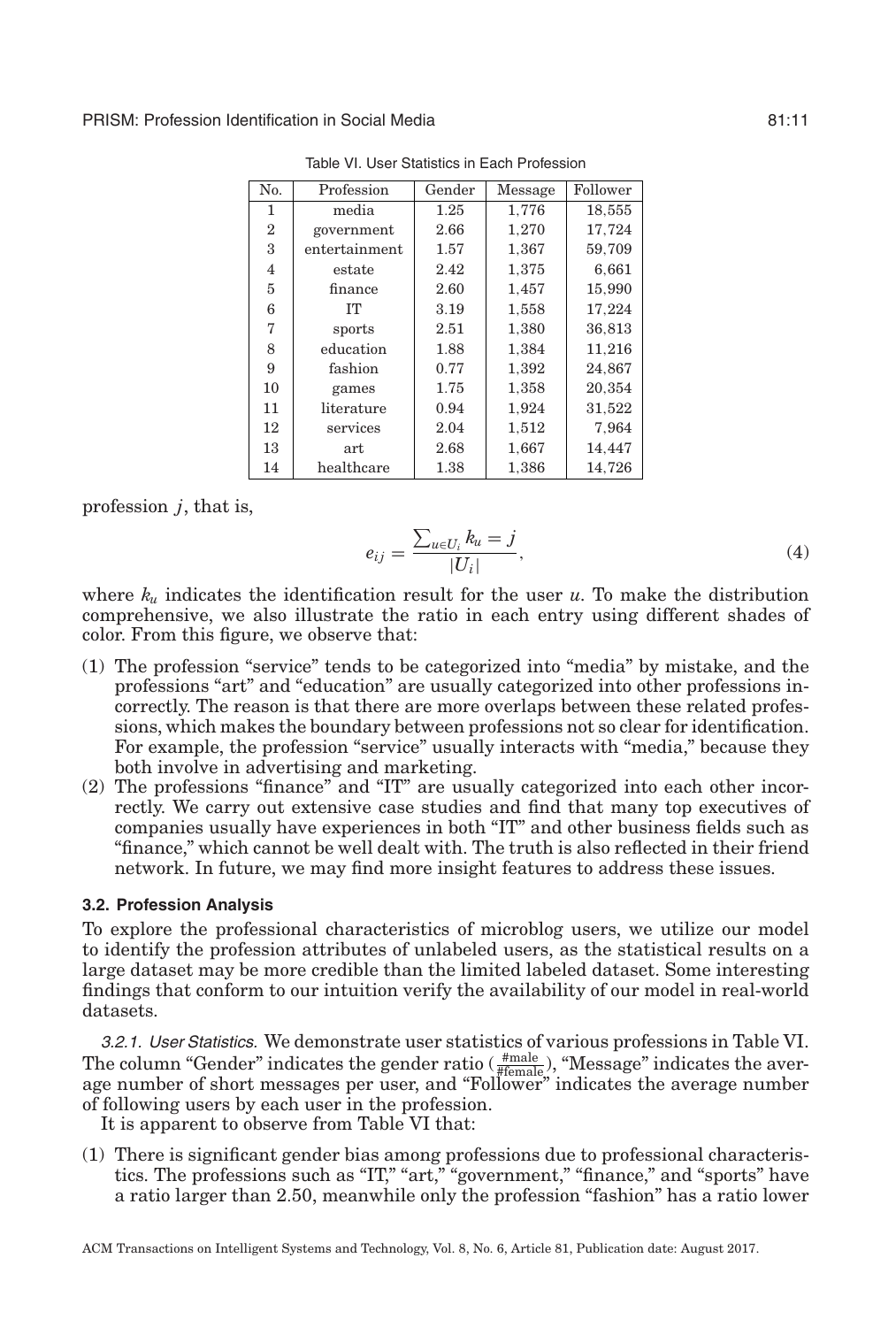81:12 C. Tu et al.

<span id="page-11-0"></span>

|          |              | $\overline{2}$ | $\overline{\mathbf{3}}$ | 4            | 5            | 6            | $\overline{7}$ | $\overline{\mathbf{8}}$ | 9            | 10           | 11           | 12           | 13          | 14           |
|----------|--------------|----------------|-------------------------|--------------|--------------|--------------|----------------|-------------------------|--------------|--------------|--------------|--------------|-------------|--------------|
| 1        | .00          | 0.00           | .00                     | 0.00         | 0.15         | 0.09         | 0.04           | 0.26                    | 0.43         | 0.05         | 0.93         | 0.14         | 0.60        | 0.30         |
| 2        | 0.00         | 1.00           | 0.99                    | 0.00         | 0.18         | 0.04         | 0.12           | 0.44                    | 0.15         | 0.06         | 0.85         | 0.09         | 0.61        | 0.39         |
| 3        | 0.00         | 0.00           | 1.00                    | 0.00         | 0.01         | 0.01         | 0.02           | 0.08                    | 0.89         | 0.06         | 0.65         | 0.09         | 0.82        | 0.21         |
| 4        | 0.00         | 0.00           | 0.50                    | 1.00         | 0.91         | 0.05         | 0.02           | 0.16                    | 0.12         | 0.04         | 0.58         | 0.19         | 0.38        | 0.23         |
| 5        | 0.00         | 0.00           | 0.73                    | 0.10         | 0.00         | 0.98         | 0.03           | 0.51                    | 0.24         | 0.06         | 0.77         | 0.21         | 0.56        | 0.33         |
| 6        | 0.00         | 0.00           | 0.21                    | 0.01         | 1.00         | 1.00         | 0.01           | 0.33                    | 0.10         | 0.28         | 0.68         | 0.26         | 0.35        | 0.28         |
| 7        | 0.00         | 0.00           | 0.99                    | 0.00         | 0.01         | 0.01         | 1.00           | 0.06                    | 0.25         | 0.04         | 0.19         | 0.06         | 0.29        | 0.20         |
| 8        | 0.01         | 0.00           | 0.94                    | 0.01         | 0.97         | 0.54         | 0.03           | 1.00                    | 0.17         | 0.06         | 0.98         | 0.24         | 0.85        | 0.44         |
| 9        | 0.00         | 0.00           | 1.00                    | 0.00         | 0.04         | 0.02         | 0.02           | 0.07                    | 1.00         | 0.07         | 0.41         | 0.16         | 0.94        | 0.25         |
| 10       | 0.00         | 0.00           | 0.98                    | 0.00         | 0.10         | 1.00         | 0.02           | 0.07                    | 0.47         | .00          | 0.76         | 0.10         | 0.44        | 0.19         |
| 11       | 0.00         | 0.00           | 0.98                    | 0.00         | 0.04         | 0.10         | 0.01           | 0.41                    | 0.10         | 0.27         | 1.00         | 0.10         | 0.94        | 0.31         |
| 12       | 0.01         | 0.00           | 0.99                    | 0.27         | 0.94         | 0.96         | 0.02           | 0.79                    | 0.51         | 0.10         | 0.85         | .00          | 0.69        | 0.34         |
| 13       | 0.00         | 0.00           | 1.00                    | 0.00         | 0.07         | 0.03         | 0.02           | 0.27                    | 0.92         | 0.10         | 0.98         | 0.14         | 1.00        | 0.24         |
| 14       | 0.00         | 0.00           | 0.91                    | 0.00         | 0.32         | 0.07         | 0.04           | 0.66                    | 0.19         | 0.05         | 0.90         | 0.09         | 0.55        | 1.00         |
|          |              |                |                         |              |              |              |                |                         |              |              |              |              |             |              |
|          |              | $\overline{2}$ | 3                       | 4            | 5            | 6            | 7              | $\overline{\bf 8}$      | 9            | 10           | 11           | 12           | 13          | 14           |
| 1        | 0.00         | 0.00           | 0.07                    | 0.00         | 0.04         | 0.07         | 0.02           | 0.14                    | 0.25         | 0.06         | 0.47         | 0.25         | 0.30        | 0.24         |
| 2        | 0.00         | .00            | 0.00                    | 0.00         | 0.02         | 0.02         | 0.01           | 0.30                    | 0.04         | 0.05         | 0.13         | 0.19         | 0.18        | 0.31         |
| 3        | 0.01         | 0.00           | 1.00                    | 0.00         | 0.01         | 0.01         | 0.01           | 0.08                    | 0.91         | 0.07         | 0.32         | 0.13         | 0.82        | 0.20         |
| 4        | 0.00         | 0.00           | 0.00                    | 1.00         | 0.08         | 0.03         | 0.01           | 0.05                    | 0.05         | 0.04         | 0.06         | 0.44         | 0.09        | 0.19         |
| 5        | 0.00         | 0.00           | 0.01                    | 0.08         | 1.00         | 0.99         | 0.02           | 0.44                    | 0.24         | 0.09         | 0.18         | 0.59         | 0.28        | 0.34         |
| 6        | 0.00         | 0.00           | 0.00                    | 0.00         | 0.98         | 1.00         | 0.01           | 0.21                    | 0.06         | 0.62         | 0.17         | 0.60         | 0.14        | 0.24         |
| 7        | 0.00         | 0.00           | 0.00                    | 0.00         | 0.01         | 0.01         | 1.00           | 0.04                    | 0.08         | 0.04         | 0.05         | 0.07         | 0.10        | 0.18         |
| 8        | 0.01         | 0.00           | 0.01                    | 0.00         | 0.76         | 0.54         | 0.01           | 1.00                    | 0.10         | 0.10         | 0.61         | 0.67         | 0.71        | 0.46         |
| 9        | 0.01         | 0.00           | 1.00                    | 0.00         | 0.03         | 0.02         | 0.02           | 0.08                    | .00          | 0.10         | 0.11         | 0.28         | 0.93        | 0.24         |
| 10       | 0.00         | 0.00           | 0.00                    | 0.00         | 0.01         | 0.99         | 0.01           | 0.04                    | 0.15         | 1.00         | 0.29         | 0.16         | 0.19        | 0.15         |
| 11       | 0.01         | 0.00           | 0.09                    | 0.00         | 0.02         | 0.10         | 0.01           | 0.35                    | 0.07         | 0.22         | .00          | 0.13         | 0.93        | 0.28         |
| 12       | 0.04         | 0.00           | 0.01                    | 0.65         | 0.59         | 0.98         | 0.01           | 0.77                    | 0.27         | 0.20         | 0.18         | $1.00\,$     | 0.32        | 0.31         |
| 13<br>14 | 0.01<br>0.00 | 0.00<br>0.00   | 0.97<br>0.00            | 0.00<br>0.00 | 0.04<br>0.11 | 0.02<br>0.07 | 0.01<br>0.01   | 0.29<br>0.56            | 0.95<br>0.13 | 0.12<br>0.05 | 0.92<br>0.29 | 0.20<br>0.15 | .00<br>0.18 | 0.23<br>1.00 |

Fig. 3. Profession affinities in the following network (top) and friend network (bottom).

than 0.80. This phenomenon verifies some theories in professional segregation that females tend to work in a narrower range of professions than males [Chafetz [1988\]](#page-14-5).

(2) The average numbers of short messages are similar among professions, whereas the average numbers of followers are relatively larger for some more public professions, such as "entertainment," "sports," "literature," and "fashion," because there are more celebrities in these professions.

*3.2.2. Professions and Social Networks.* As we previously mentioned, professions of users in social media exhibit high correlations with social network structure. Here we define *profession affinity* to quantify the tendency of users in one profession making friends with another profession,  $a(i, j) = g(100 \times (\frac{N_{i,j}}{N_i} - \frac{U_j}{U}))$ , where  $g(i)$  is the sigmoid function,  $N_i$  is the average number of friends (neighbors) for each user in profession *i*, among these friends  $N_{i,j}$  indicates the average number of them being in profession *j*, and  $\frac{U_k}{U}$ is the global profession distribution in the dataset. A higher score of  $t(i, j)$  indicates that users in *i* have a higher preference to make friends with users in *j*. In Figure [3,](#page-11-0) we show profession affinities between professions using both numbers and shades of color on the following network and the friend network, respectively.

From Figure [3](#page-11-0) we observe that:

(1) People tend to *follow* users in more diverse professions and make more friends in the same profession.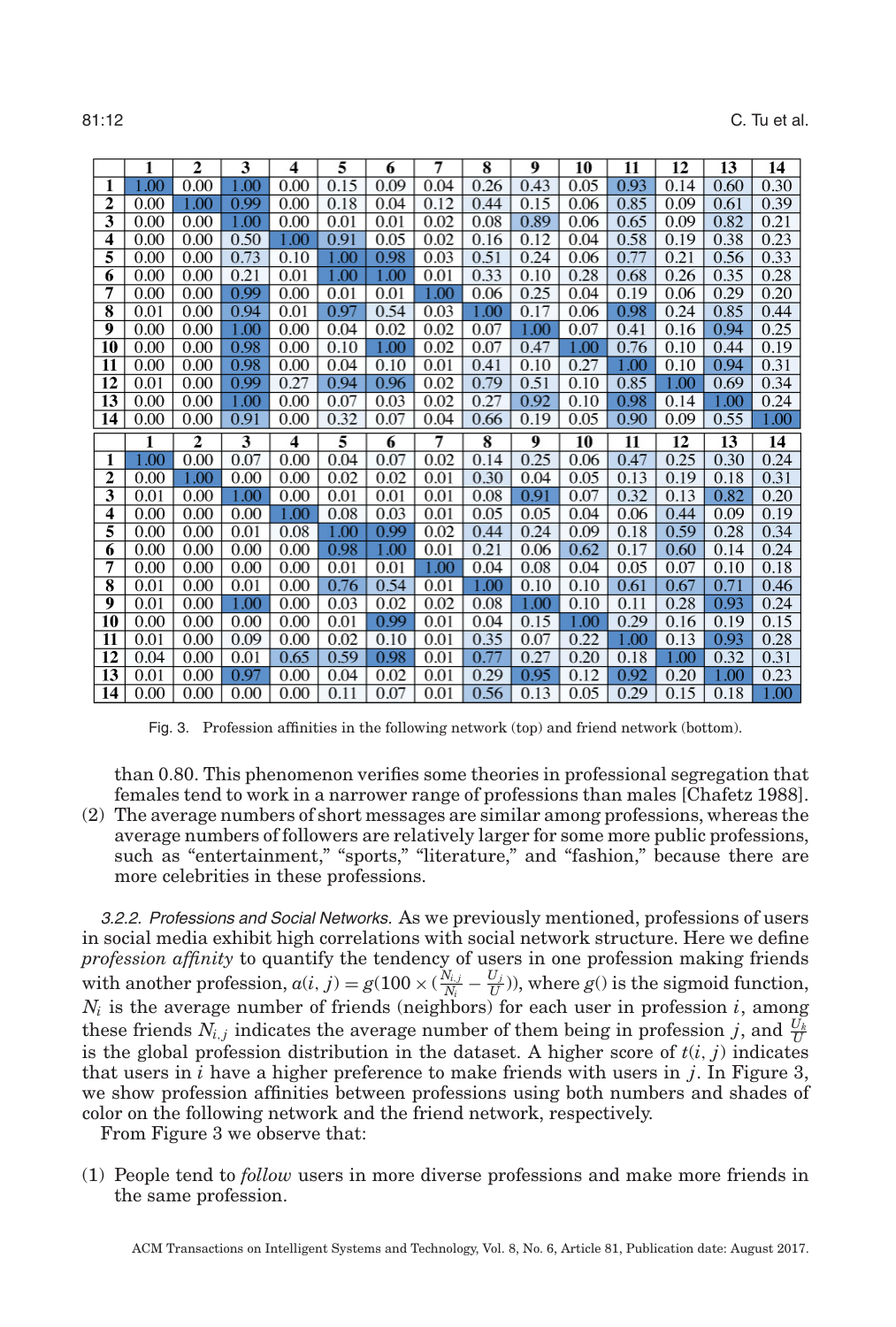<span id="page-12-1"></span>

| No.            | Profession    | Conj.               | Interi.             | M.P.                |
|----------------|---------------|---------------------|---------------------|---------------------|
| 1              | media         | $1.19\triangledown$ | $0.22\triangle$     | $2.16\triangle$     |
| $\overline{2}$ | government    | 1.29                | 0.17                | 1.70                |
| 3              | entertainment | $1.08\triangledown$ | $0.26\triangle$     | $2.38\triangle$     |
| 4              | estate        | 1.26                | 0.15                | 1.72                |
| 5              | finance       | $1.39\triangle$     | $0.15\triangledown$ | $1.65\triangledown$ |
| 6              | <b>IT</b>     | $1.35\triangle$     | $0.15\triangledown$ | 1.66                |
| 7              | sports        | $1.04\triangledown$ | $0.25\triangle$     | $2.60\triangle$     |
| 8              | education     | $1.42\triangle$     | $0.16\triangledown$ | $1.55\triangledown$ |
| 9              | fashion       | 1.25                | 0.22                | 1.95                |
| 10             | games         | 1.34                | 0.16                | $1.26\triangledown$ |
| 11             | literature    | 1.31                | $0.27\triangle$     | 2.25                |
| 12             | services      | 1.29                | 0.18                | 1.94                |
| 13             | art           | $1.11\triangledown$ | $0.22\triangle$     | $2.06\triangle$     |
| 14             | healthcare    | $1.76\triangle$     | $0.11\triangledown$ | $1.15\triangledown$ |

Table VII. Ratios of Conjunctions, Interjections, and Modal Particles Used by Users of Various Professions (%)

- (2) The professions such as "entertainment," "education," and "literature" tend to be followed by many other professions; while the professions such as "media," "government," and "estate" are on the contrary.
- (3) There are strong correlations between "IT" and "finance"/"game"/"service," and between "entertainment" and "fashion"/"art." This reflects the natural cooperation among professions in society.
- (4) The affinities between two professions are sometimes asymmetric. For example, the users in "education" are more likely to make friends with or follow those in "art" as compared to the reverse direction.

*3.2.3. Professions and Linguistic Styles.* Sociolinguists believe and verify that personal attributes can be reflected via linguistic styles [Niederhoffer and Pennebaker [2002;](#page-15-8) Mairesse et al. [2007\]](#page-15-9). It is straightforward that users in different professions have their own terminologies, which are usually notional words such as nouns, verbs, and adjectives.[5](#page-12-0) Here, we focus on the other side, that is, function words, and explore the relations between linguistic styles and professions. Although the size of function words vocabulary is relatively much smaller than notional words, function words are heavily used in daily writing and conversation.

We perform part-of-speech tagging for short messages posted by users, and in Table [VII](#page-12-1) we show the ratios of conjunctions, interjections, and modal particles used by users in various professions. For each column, we highlight Top-4 professions with  $\triangle$  and Bottom-4 professions with  $\nabla$ .

We can see that the users in "healthcare," "education," "finance," and "IT" use more conjunctions but fewer interjections and modal particles. This is consistent with the fact that most of these professions require humans apt to be more rational, logical, and precise. On the contrary, the users in "sports," "entertainment," "art," and "media" use fewer conjunctions but more interjections and modal particles. The reason may be that these four professions attract and train humans to be more emotional, imaginative, and freestyle. This preliminarily but significantly confirms the theory in sociolinguistics that personality characteristics of various professions may be reflected via their

<span id="page-12-0"></span><sup>5</sup>For this reason, many Input Method Editors provide terminology dictionaries for users.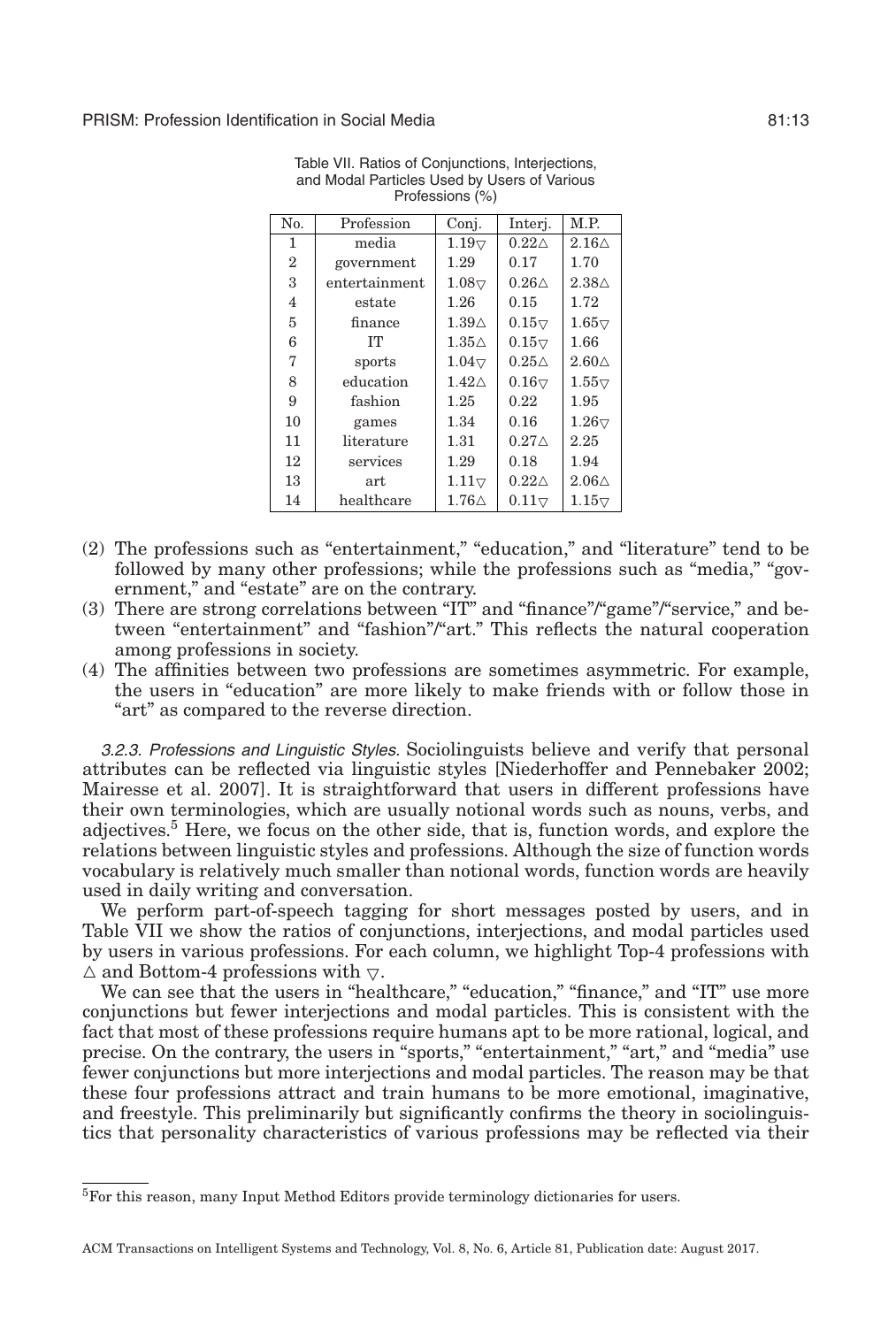language usage styles. Of course, this is only an initial observation, which deserves deeper investigation in future.

## **4. RELATED WORK**

#### **4.1. Profession and Sociology**

Profession is an important personal attribute, playing a crucial factor in many social processes. Profession attracts sociologists as a distinct type of social organizations, focusing on key topics such as the division of labor, profession communities, and social activity of work [Rothman [1987;](#page-15-10) Volti [2011\]](#page-15-2). Sociologists are also interested in relations between professions and other attributes such as personality [Holland [1997\]](#page-14-6).

Similarly to other fields in sociology, the data for traditional profession research are primarily collected via inquiry or survey, and thus data scalability is severely limited. As the development of social media, it provides rich information of user behaviors for sociology research. Hence, data-driven computational social science emerges [Lazer et al. [2009\]](#page-15-11) and has achievements in various topics such as personality [Kosinski et al. [2013\]](#page-15-12), happiness [Dodds et al. [2011\]](#page-14-1), and social influence [Lewis et al. [2012\]](#page-15-13). Our work provides an efficient approach for profession identification that will benefit professionrelated research in sociology.

## **4.2. User Profiling**

User profiling aims to infer various attributes of users from social media [Mislove et al. [2011\]](#page-15-14). These attributes can be roughly divided into explicit attributes (e.g., gender and age) and implicit attributes (e.g., interests, happiness and political orientation).

Existing user profiling studies mainly focus on explicit attributes and usually adopt classification and recommendation methods for attribute prediction. Most classification-based works devote to extract efficient features from UGC to predict specific attributes, such as gender and age [Goswami et al. [2009;](#page-14-7) Burger et al. [2011;](#page-14-0) Fink et al. [2012\]](#page-14-8), location [Rao et al. [2010;](#page-15-1) Li et al. [2012\]](#page-15-15), tags [Feng and Wang [2012;](#page-14-9) Liu et al. [2012;](#page-15-16) Tu et al. [2014\]](#page-15-17), and other explicit labels [Kong et al. [2013;](#page-15-18) Chaudhari et al. [2014;](#page-14-10) Jacob et al. [2014\]](#page-15-19).

Most explicit attributes are inferred from user-generated text data. For those attributes with rich sociality, social network structure may also be considered for prediction [Mislove et al. [2010;](#page-15-6) Yang et al. [2011;](#page-15-20) Li et al. [2012;](#page-15-15) Sachan et al. [2014;](#page-15-21) Tu et al. [2016a,](#page-15-22) [2016b\]](#page-15-23). Researchers are also interested in implicate attributes such as personal interests [Yang et al. [2011\]](#page-15-20), political orientation [Rao et al. [2010\]](#page-15-1), personality traits [Golbeck et al. [2011;](#page-14-11) Schwartz et al. [2013\]](#page-15-0), and social power [Danescu-Niculescu-Mizil et al. [2012\]](#page-14-12). Yang et al. [\[2015\]](#page-15-24) proposed to learn network representations by incorporating text information and network structure. However, it cannot handle multiple sources of text information.

This article focuses on profession identification with heterogenous text information, which has been less studied by previous work. Traditional multi-task learning approaches [Evgeniou and Pontil [2004,](#page-14-13) [2007\]](#page-14-14) usually aim to learn a shared representation across multiple related tasks. In this work, we focus on a unique profession identification task and acquire the joint representations through a two-stage process.

As compared with existing work, our framework compressively considers personal information, community structure, and unlabeled data together to identify professions, which can be easily adapted to other social attributes of users.

## **5. CONCLUSION**

This article presents an efficient framework PRISM for profession identification in social media. The proposed PRISM identifies professions with both personal information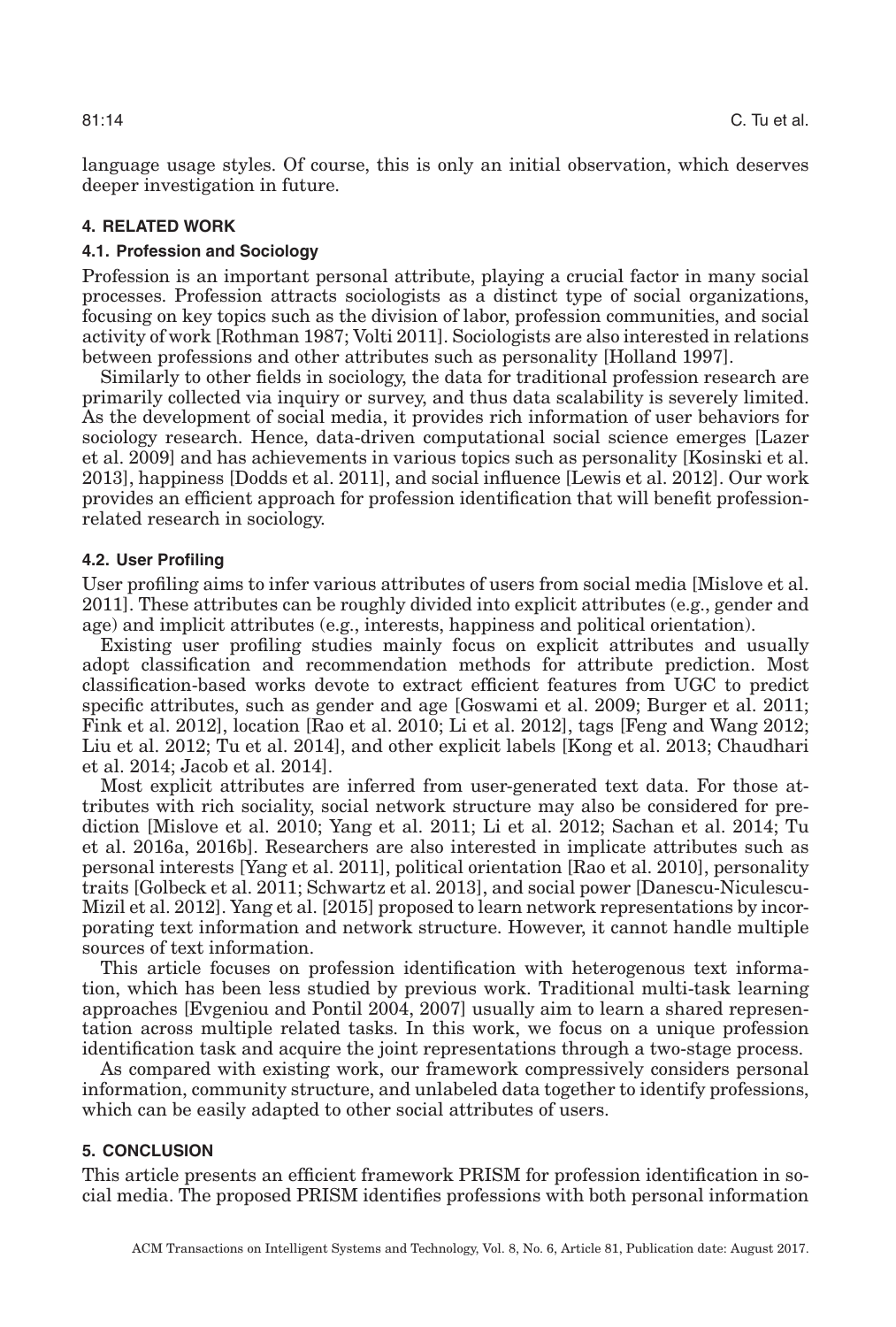PRISM: Profession Identification in Social Media 81:15

and network structure and addresses several practical challenging issues including incorporating heterogeneous information and utilizing unlabeled data. The experiments on a large real-world dataset demonstrate the effectiveness of PRISM, which can be easily extended to identify other attributes. We also investigate characteristics of microblog users in various aspects including social networks and linguistic styles.

We plan to further explore the following research issues in the future:

- (1) This article adopts a simple strategy, multi-training, to take advantages of unlabeled data. We will explore more sophisticated semi-supervised learning methods for profession identification.
- (2) Multiple social attributes of users may interact with each other and exhibit complicated correlations. We will explore joint identification of personal attributes such as age, gender, locations, and professions.
- (3) Profession, as an important social attribute of people, will significantly influence people's many aspects such as language usage. We will extensively investigate these effects and patterns, which will be of great significance for both sociology research and commercial services.

#### **ACKNOWLEDGMENTS**

The authors thank the anonymous reviewers for their insightful and constructive comments.

#### **REFERENCES**

- <span id="page-14-2"></span>Demetris Antoniades, Iasonas Polakis, Georgios Kontaxis, Elias Athanasopoulos, Sotiris Ioannidis, Evangelos P. Markatos, and Thomas Karagiannis. 2011. We.b: The web of short URLs. In *Proc. WWW*. 715–724.
- <span id="page-14-0"></span>John D. Burger, John Henderson, George Kim, and Guido Zarrella. 2011. Discriminating gender on twitter. In *Proc. EMNLP*. 1301–1309.
- <span id="page-14-5"></span>Janet Saltzman Chafetz. 1988. The gender division of labor and the reproduction of female disadvantage toward an integrated theory. *J. Family Iss.* 9, 1 (1988), 108–131.
- Chih-Chung Chang and Chih-Jen Lin. 2011. LIBSVM: A library for support vector machines. *ACM Trans. Intell. Syst. Technol.* 2, 3 (2011), 27.
- <span id="page-14-10"></span>Gaurish Chaudhari, Vashist Avadhanula, and Sunita Sarawagi. 2014. A few good predictions: Selective node labeling in a social network. In *Proc. WSDM*. 353–362.
- <span id="page-14-12"></span>Cristian Danescu-Niculescu-Mizil, Lillian Lee, Bo Pang, and Jon Kleinberg. 2012. Echoes of power: Language effects and power differences in social interaction. In *Proc. WWW*. 699–708.
- <span id="page-14-1"></span>Peter Sheridan Dodds, Kameron Decker Harris, Isabel M. Kloumann, Catherine A. Bliss, and Christopher M. Danforth. 2011. Temporal patterns of happiness and information in a global social network: Hedonometrics and twitter. *PLoS ONE* 6, 12 (2011), e26752.
- <span id="page-14-14"></span>A. Evgeniou and Massimiliano Pontil. 2007. Multi-task feature learning. In *Proc. NIPS*, Vol. 19. 41.
- <span id="page-14-13"></span>Theodoros Evgeniou and Massimiliano Pontil. 2004. Regularized multi–task learning. In *Proc. KDD*. 109– 117.
- <span id="page-14-4"></span>Rong-En Fan, Kai-Wei Chang, Cho-Jui Hsieh, Xiang-Rui Wang, and Chih-Jen Lin. 2008. LIBLINEAR: A library for large linear classification. *J. Mach. Learn. Res.* 9 (Aug. 2008), 1871–1874.
- <span id="page-14-9"></span>Wei Feng and Jianyong Wang. 2012. Incorporating heterogeneous information for personalized tag recommendation in social tagging systems. In *Proc. KDD*. 1276–1284.
- <span id="page-14-8"></span>Clayton Fink, Jonathon Kopecky, and Maksym Morawski. 2012. Inferring gender from the content of tweets: A region specific example. In *Proc. ICWSM*.
- <span id="page-14-3"></span>George Forman. 2003. An extensive empirical study of feature selection metrics for text classification. *J. Mach. Learn. Res.* 3 (March 2003), 1289–1305.
- <span id="page-14-11"></span>Jennifer Golbeck, Cristina Robles, and Karen Turner. 2011. Predicting personality with social media. In *Proc. CHI*. 253–262.
- <span id="page-14-7"></span>Sumit Goswami, Sudeshna Sarkar, and Mayur Rustagi. 2009. Stylometric analysis of bloggers' age and gender. In *Proc. ICWSM*.
- <span id="page-14-6"></span>John L. Holland. 1997. *Making Vocational Choices: A Theory of Vocational Personalities and Work Environments*. Psychological Assessment Resources.